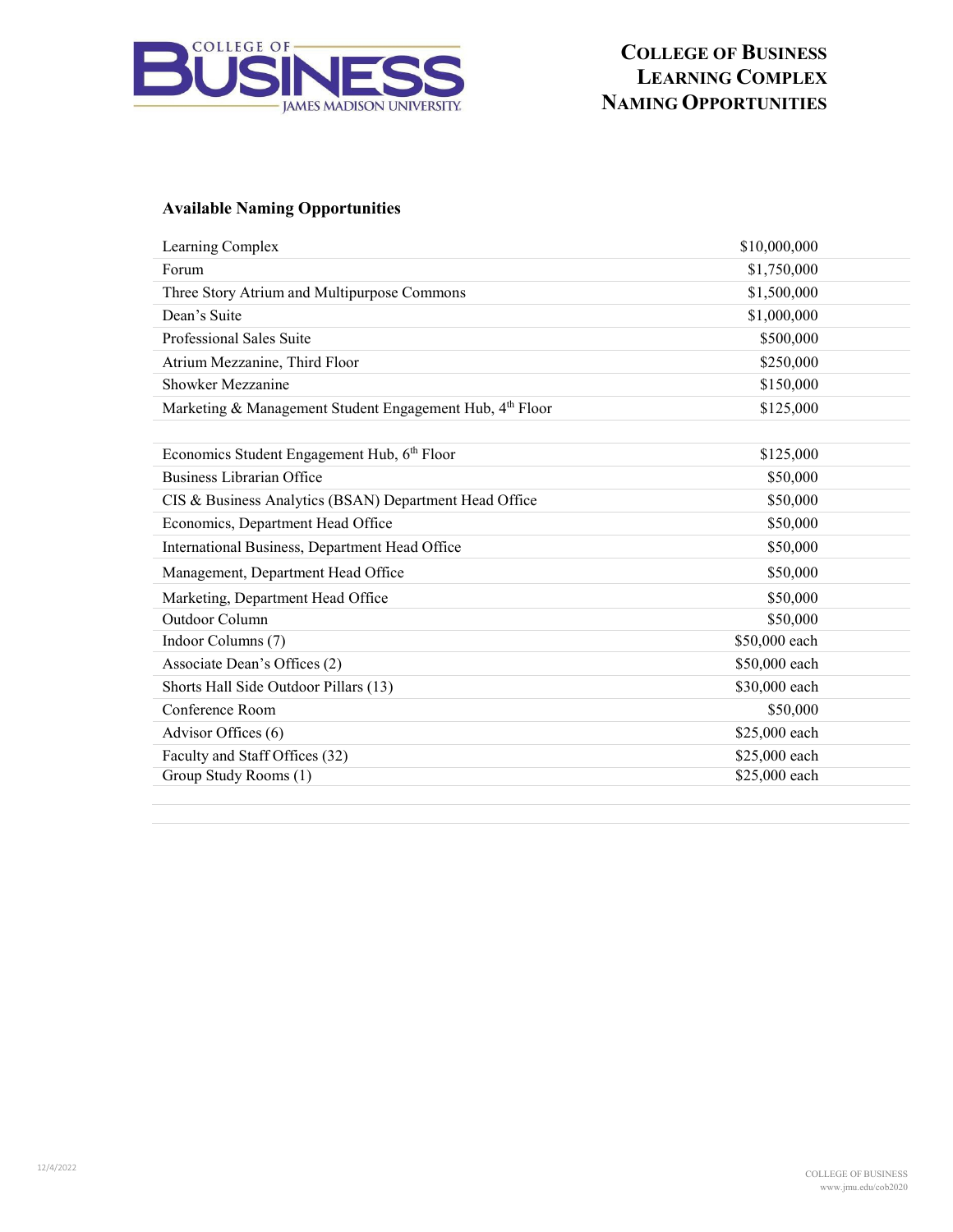

## **COLLEGE OF BUSINESS LEARNING COMPLEX NAMING OPPORTUNITIES**

#### **Reserved Naming Opportunities**

| <b>RESERVED</b> |
|-----------------|
| <b>RESERVED</b> |
| <b>RESERVED</b> |
| <b>RESERVED</b> |
| <b>RESERVED</b> |
| <b>RESERVED</b> |
| <b>RESERVED</b> |
| <b>RESERVED</b> |
| <b>RESERVED</b> |
| <b>RESERVED</b> |
| <b>RESERVED</b> |
| <b>RESERVED</b> |
| <b>RESERVED</b> |
| <b>RESERVED</b> |
| <b>RESERVED</b> |
| <b>RESERVED</b> |
| <b>RESERVED</b> |
| <b>RESERVED</b> |
| <b>RESERVED</b> |
| <b>RESERVED</b> |
| <b>RESERVED</b> |
| <b>RESERVED</b> |
| <b>RESERVED</b> |
| <b>RESERVED</b> |
| <b>RESERVED</b> |
| <b>RESERVED</b> |
| <b>RESERVED</b> |
| <b>RESERVED</b> |
| <b>RESERVED</b> |
| <b>RESERVED</b> |
| <b>RESERVED</b> |
| <b>RESERVED</b> |
| <b>RESERVED</b> |
| <b>RESERVED</b> |
| <b>RESERVED</b> |
| <b>RESERVED</b> |
| <b>RESERVED</b> |
| <b>RESERVED</b> |
| <b>RESERVED</b> |
| <b>RESERVED</b> |
| <b>RESERVED</b> |
| <b>RESERVED</b> |
| <b>RESERVED</b> |
| <b>RESERVED</b> |
|                 |